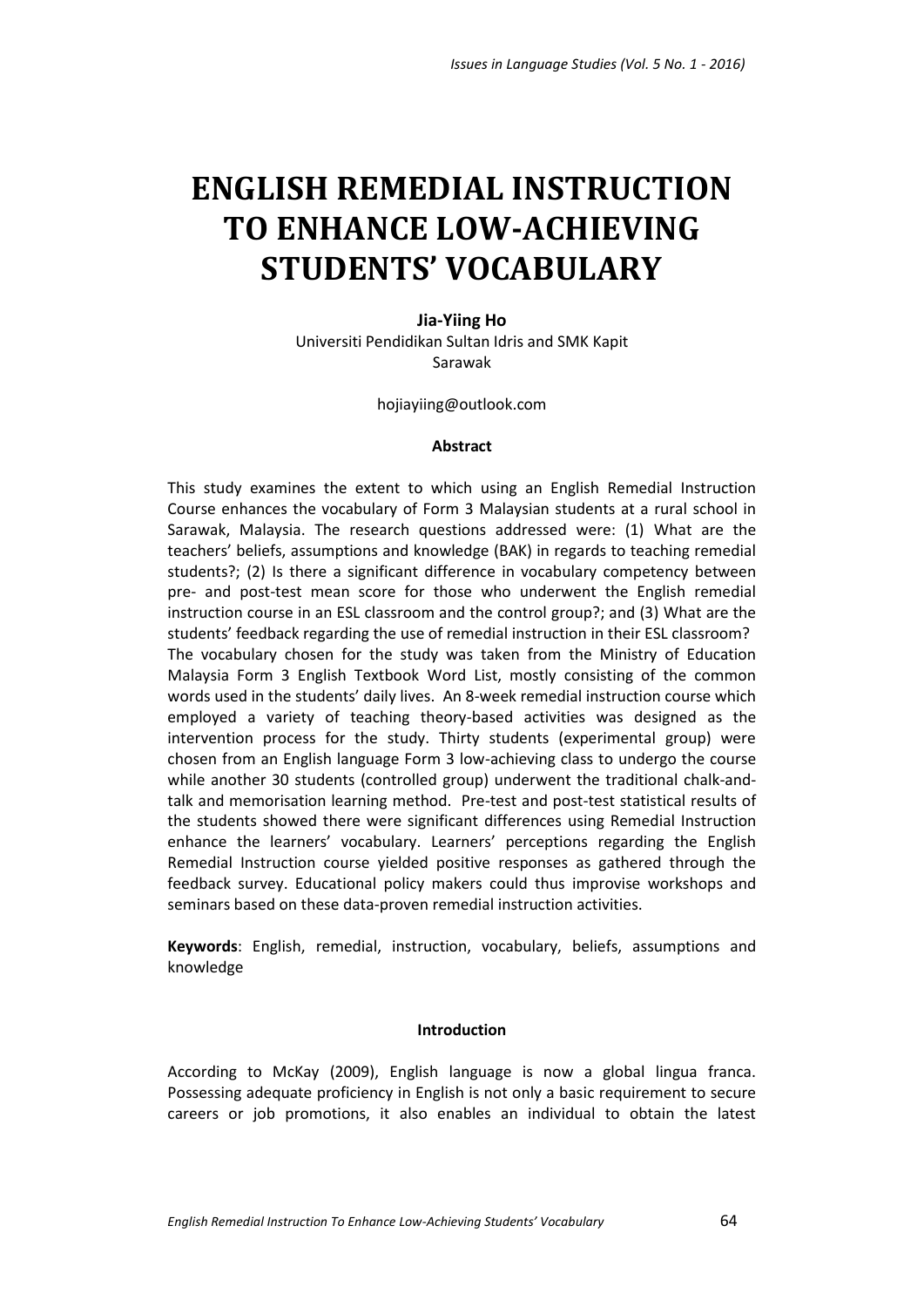knowledge and expand horizons. The importance of English has received great attention from the government of Malaysia and a variety of programmes have been carried out to enhance students' English proficiency, especially secondary school students. One of the main goals in the "Malaysia Education Blueprint (2013-2025)" issued by the Ministry of Education is to equip our students holistically to allow them to succeed in the  $21<sup>st</sup>$  century, with all of the opportunities and challenges that this new era presents (Ministry of Education, 2012, p. 8). According to the prime minister of Malaysia, Dato' Sri Haji Mohammad Najib bin Tun Haji Abdul Razak, "it is our nation's target to rise from the bottom-third to the top-third of the countries in the international assessments in PISA and TIMSS in 15 years" (Mininstry of Education, 2012, p.9). The deputy Education Minister P. Kamalanathan stated that the government plans to make English a compulsory subject to pass in the Sijil Pelajaran Malaysia (SPM) examinations in 2016 (Rozana, 2015).

Therefore, heightening students' motivation to learn English is a great challenge to most English teachers, especially those serving in rural schools of Sarawak, Malaysia. This is because the majority of the students in these rural schools come from longhouses, where the exposure to English language is limited.

#### **Background of Study**

In Malaysia, English is an important language and it is recognised as a second language in the country. Ibrahim and Mat Saman (2010) stated that English has been widely utilised as a means of interaction in various fields particularly education. The challenges that second language learners face in their lower secondary school years and upon entering the upper form are enormous, specifically when the language of instruction is not their first language. The vocabulary competency, in particular, represents a main concern for many low-achieving students who are expected to achieve the minimal Band 1 of the Form 3 English Language School Based Assessment. In a survey of 100 teachers in Malaysia, there appeared to be general consensus that the majority of low-achieving students lack interest in learning and they do not understand what is being taught. These Form 3 low-achieving students have a limited range of vocabulary; thus their motivation to learn is lower. Therefore, the probability of passing the PT3 seems to be very low, which would reflect negatively on the school's overall English subject academic performance and this causes great anxiety to the low-achieving students. This study serves to showcase the potential positive impacts of changing teaching methodologies to enhance students' vocabulary competency.

The Remedial Education Program is an instructional program designed for children who have identified deficiencies in reading, writing and mathematics (Richards, 2015). Remedial Instruction equips teachers with in-demand skills and addresses a very deep need within our education system. The remedial instruction activities are simple, yet significant and do not require an excessive amount of preparation. Furthermore, the approaches, pedagogies and activities that are related to remedial instruction are suitable for the level of the remedial students. Among the teaching theories incorporated in remedial instruction are Stephen Krashen's (1989) Affective Filter Hypothesis, Howard Gardner's (2011) Multiple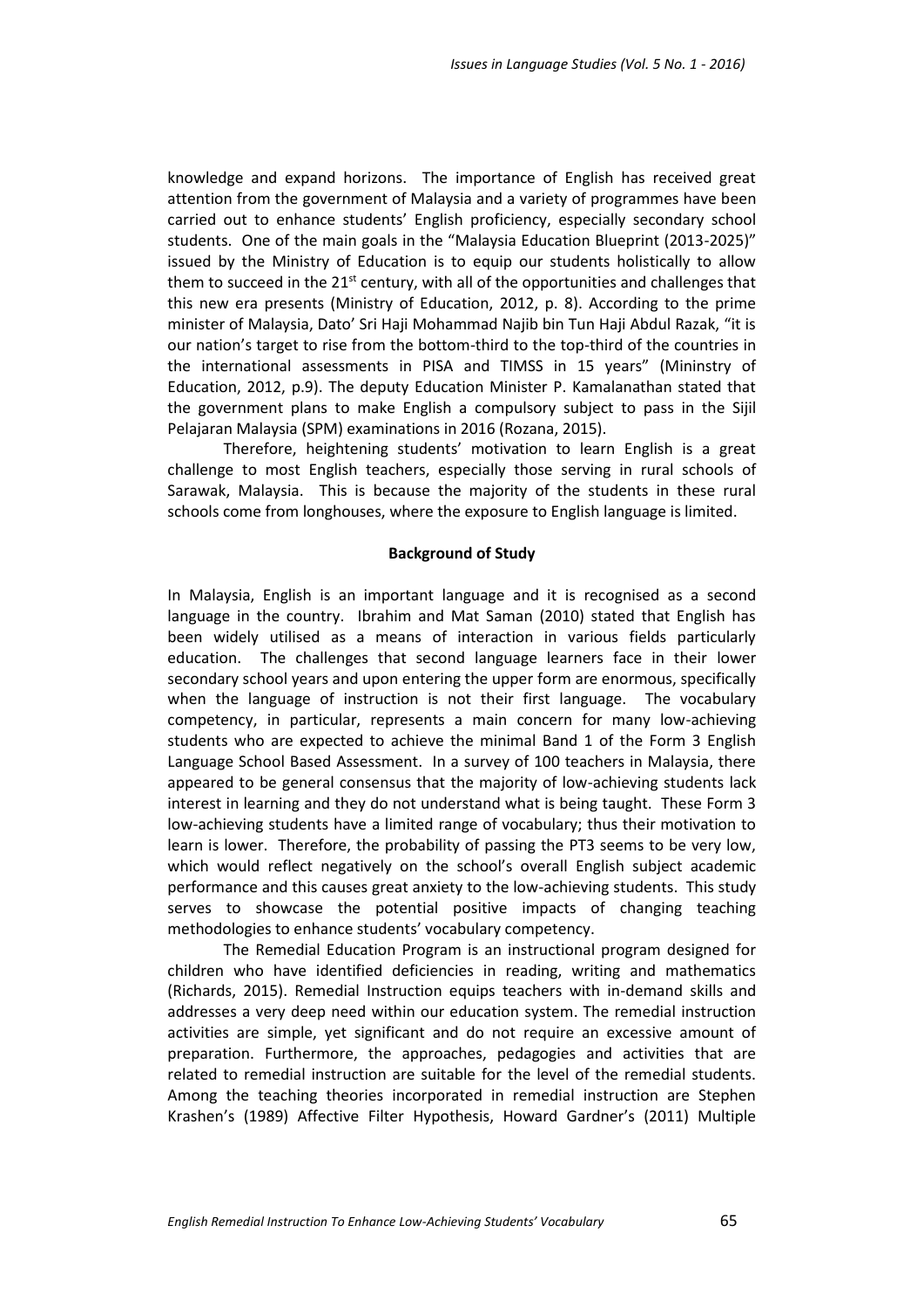Intelligence, Total Physical Response (Asher, 1969), Task-Based Approach (Ellis, 2004) and Language Experience Approach (Allen, 1970). Among the more distinct Multiple Intelligences incorporated in the remedial instruction course are interpersonal, musical and bodily kinesthetic skills. As for Task-Based Approach, students are grouped in the four to carry out most of tasks in the remedial instruction course. Each member will have a role, be it the scripter or the leader. Teacher brings students out of the classroom to experience the fun of learning English through the Language Experience Approach. Students are able to relate their daily occurrence to English language. The main motivation of this research is to investigate the effectiveness of the remedial activities, learning material and worksheet used during the remedial instruction course.

#### **Purpose of Study**

As discussed earlier, the low-achieving students of a rural secondary school in Sarawak face many vocabulary challenges in the usual one-size-fits-all learning environment. With the abundance of information and educational methodologies available, adapting the methods of teaching is appropriate since remedial instruction allows more individualised and modeled learning. The introduction of the English Remedial Instruction initiated by Malaysian English Language Teaching Centre is part of the initiative by Professional Learning Community under the Malaysia Education Blueprint (2013-2025). The remedial instruction course aims to transform the learning experience of remedial students and enable them to have a sense of achievement while allowing these learners freedom in relation to time and content. It is believed to empower remedial students with the motivation and vocabulary competency needed to enrich their learning experience. The remedial instruction does not aim to replace existing student-centered methods. It, however, attempts to provide English language teachers with an alternative approach to teaching English vocabulary in ESL classrooms. It aims at heightening the motivation of lowachieving learners and further engage these learners in the remedial instruction activities, thus fostering more learner autonomy.

The objective of the research is to determine the effectiveness of using RI to enhance low-achieving students' vocabulary. Based on the objective of this study, three research questions are addressed:

- 1) What are the teachers' beliefs, assumptions and knowledge (BAK) in regards to teaching remedial students?
- 2) Is there a significant difference in vocabulary competency between pre- and post-test mean score for those who underwent the English remedial instruction course in an ESL classroom and the control group?
- 3) What are the students' feedback regarding the use of remedial instruction in their ESL classroom?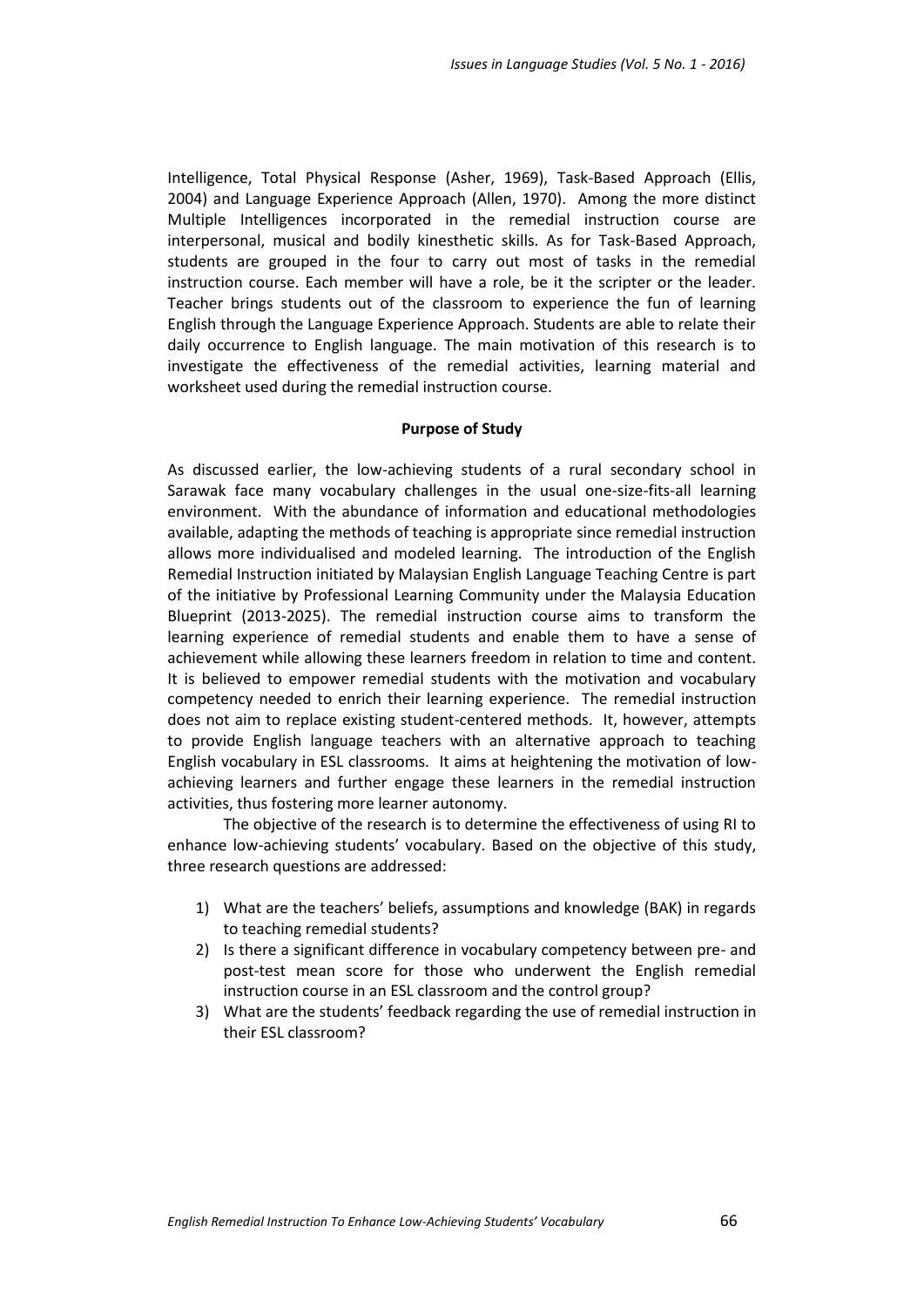#### **Methodology**

The participants in this study consisted of two categories, 100 teachers serving in Malaysia and 60 Form 3 remedial students (24 male and 36 female) from a rural secondary public school which is only accessible via a 3-hour express boat ride in Sarawak. Almost half (49%) of the teachers had three to 10 years of teaching experience.

For the first research question, "What are the teachers' beliefs, assumptions and knowledge (BAK) in regards to teaching remedial students?", an online survey consisting 10 questions (refer to Appendix A) were sent to teachers in Malaysia via the social media, Facebook. The Survey Monkey (SM) software was used to design the online survey and the data gathered were analyzed in the form of graphs and statistics.

To answer the second research question, "Is there a significant difference in vocabulary competency between pretest and posttest mean score for those who underwent the English remedial instruction course in an ESL classroom and the control group?", 30 of the 60 students were selected as the experimental group where they were exposed to Remedial Instructions course for eight weeks. The other 30 students were the control group who learned vocabulary through the traditional method of chalk-and-talk. An English remedial instruction course was adapted (see Appendix B) to suit the learners' needs by incorporating theories like Multiple Intelligences, Affective Filter Hypothesis, Task Based Approach, Total Physical Response and Language Experience Approach. The focus was on improving students' competency in vocabulary. Pre-tests and post-tests (see Appendix C) on vocabulary were given and the same sets of questions were used in order to find out the improvement of students' performance. The vocabulary test was pilot tested on 15 students for validity and reliability purposes and minor modifications were made before allowing the control and experimental groups to sit for the test.

For the experimental group, students underwent the 8-week remedial instruction course three days a week, 70 minutes for two days and 35 minutes for the other day. The total instruction time was 20 hours and 40 minutes. The objectives, instructions to carry out the lessons, and suggested list of vocabulary were stated in the remedial instruction course outline.

For the third research question, "What are the students' feedback regarding the use of Remedial Instruction in their ESL classroom?" a questionnaire entitled 'Teachers' Beliefs towards Teaching Low-achieving Students' was formulated. The questionnaire consisted of 10 questions measured on a five point Likert-type Scale (see Appendix D) were distributed to the experimental group to explore the effectiveness of the remedial instruction course. The online questionnaire was pilot tested on 15 teachers from Kapit district before it was used for the actual study. 100 teachers in Malaysia voluntarily participated in this online survey. There were more female respondents (65.31%) than male respondents (34.69%).

This research was a single-phase, 8-week study, employing quantitative methods. A mix-typed survey instrument was used to analyse the teachers' beliefs, assumptions and knowledge towards teaching low-achieving students and a pre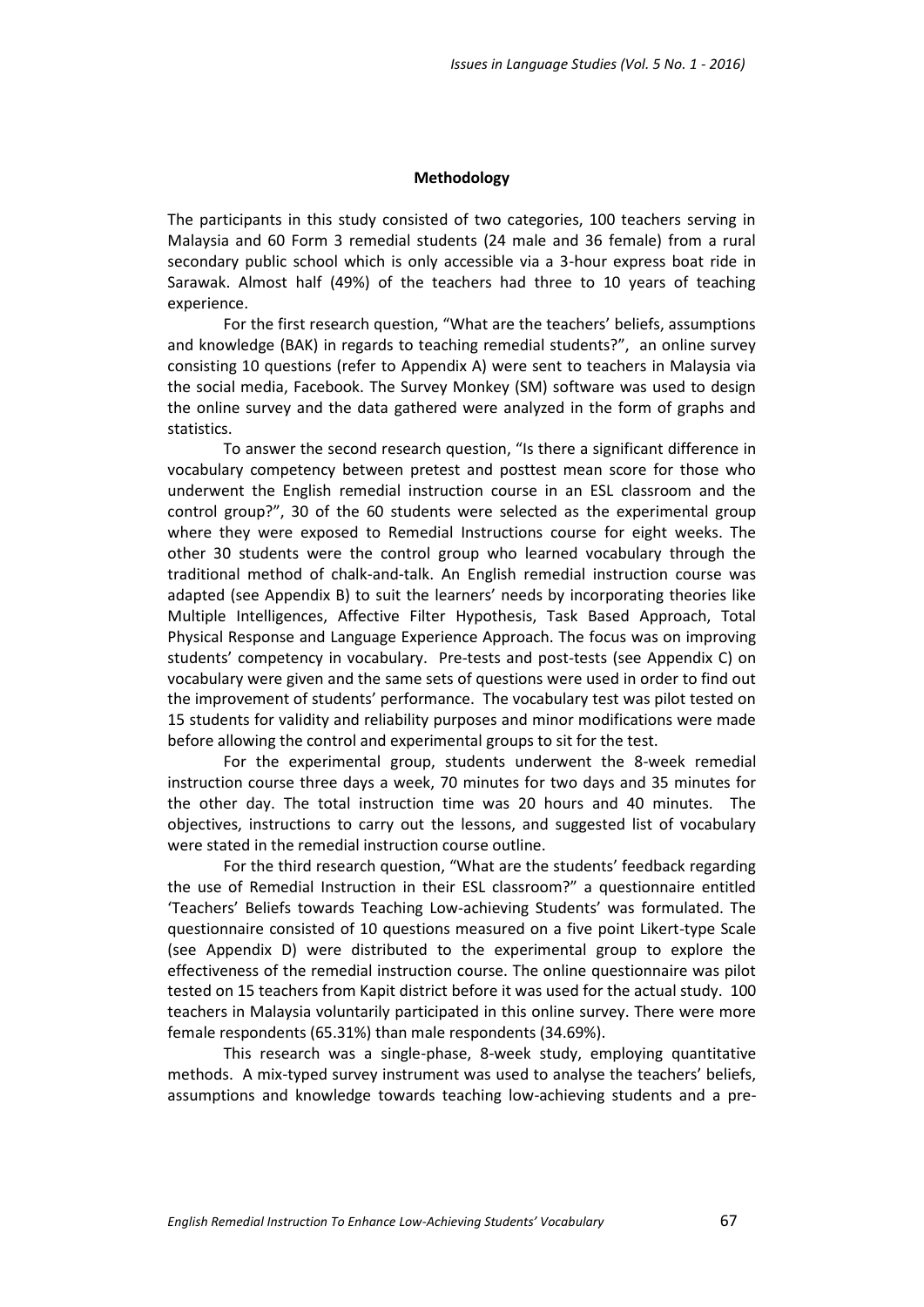post vocabulary test was carried out for the student-participants, followed with a Likert-type scale survey for the students' feedback.

#### **Results and Discussion**

## *Teachers' Beliefs, Assumptions and Knowledge in regards to Teaching Remedial Students*

Based on Table 1, 74 respondents felt that teaching low-achieving students was challenging while 16 respondents felt that teaching this target group was enjoyable. Four respondents did not have any particular feelings towards teaching remedial students whereas the remaining six respondents differed in opinions. Among the six responses, three teachers expressed negative feelings on teaching low-achieving students. Some of the words they used were "frustrating", "stressful" and "challenging and heart-breaking" while the other two stated positively that it was "rewarding" and "enjoyable and challenging". The  $6<sup>th</sup>$  teacher was neutral, stating "depend on the (students') discipline too".

#### Table 1

*Percentage of responses with highest percentage for teachers' beliefs, assumptions and knowledge*

| Item         | Aspects of beliefs, assumptions and<br>knowledge                                         | <b>Responses</b><br>with highest<br>percentage | Percentage<br>$(\%)$ |
|--------------|------------------------------------------------------------------------------------------|------------------------------------------------|----------------------|
| $\mathbf{1}$ | Feelings of teaching low-achieving<br>students                                           | Challenging                                    | 74.00                |
| 2            | Challenges faced in teaching low-<br>achieving students                                  | Students are<br>not interested<br>in learning  | 79.00                |
| 3            | Belief that learning should be fun                                                       | Strongly agree                                 | 56.00                |
| 4            | Belief that learners have different<br>learning styles                                   | Strongly agree                                 | 54.00                |
| 5            | Belief that learning should be:                                                          | learner<br>centered                            | 75.00                |
| 6            | Belief that standardized tests are:                                                      | doing more<br>good than<br>harm                | 54.08                |
| 7            | Belief on teachers' patience and<br>students' motivation improve<br>academic performance | <b>Yes</b>                                     | 79.80                |

In Item 2, respondents were given a choice to tick more than an answer. The biggest challenge faced by teachers in teaching low-achieving students was that students were not interested in learning, followed by students did not understand what was being taught. The other challenges faced were insufficient experience to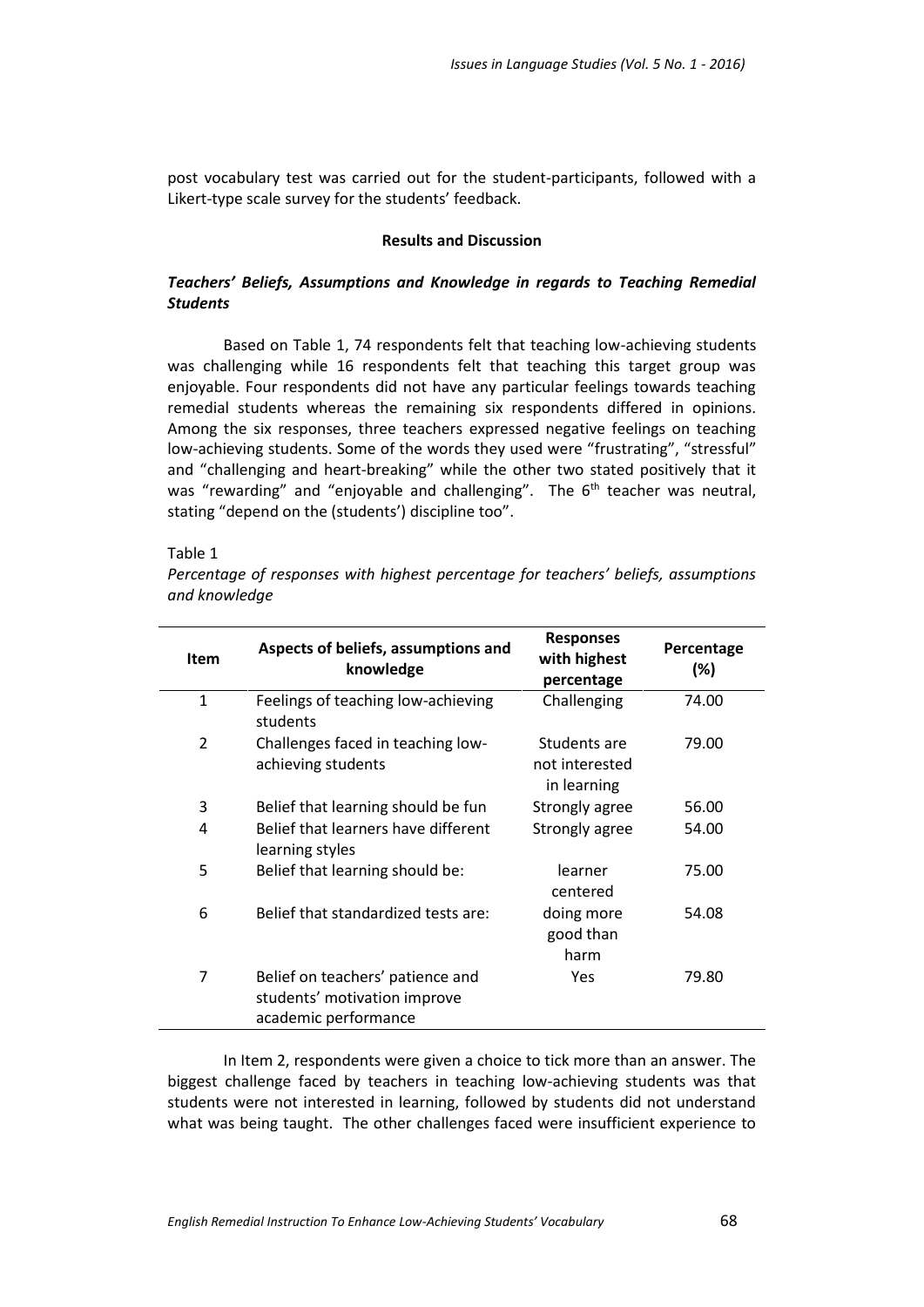attract students' attention in class (37%), insufficient knowledge to prepare suitable teaching materials (28%), and insufficient time to prepare teaching materials (25%). On the other hand, 7% of the respondents did not feel challenged in teaching lowachieving students. The other 11 responses were as follows:

- 1. "Not enough time to deal with them (no streaming), they need perhaps "one-to-four" kind of attention."
- 2. "No self-motivation in learning. No basic foundation. Do not want to try."
- 3. "Students are all in different proficiency level."
- 4. "They do not feel that learning in school is useful for them.
- 5. A big gap of proficiency level among the low achievers."
- 6. "Parents don't really care about education of their children."
- 7. "Students low motivation and aspiration to study."
- 8. "Too lazy."
- 9. "Teachers don't know the right methods to motivate students who have low self-esteem."
- 10. "Too burden with other workload such as disciplinary work."
- 11. "The only aim for them (students) is getting married."

The results for Item 3 showed that most of the respondents agreed that learning should be fun; 56 respondents chose "strongly agree" and 33 respondents chose "agree" whereas 82 participants viewed learning as fun. Four respondents remained neutral and the remaining 14 respondents disagreed that learning is fun.

For Item 4, 93 respondents agreed that learners had different learning styles. Nonetheless, there are 7 respondents who strongly disagreed with this statement.

It was observed for Item 5, 75 respondents believed that teaching should be learner-centered while five respondents held the belief that teaching should be teacher-centered. On the other hand, the remaining 20 respondents believed that teaching should be a mixture of both teacher- and student-centered approaches.

For Item 6, the teachers were divided in their beliefs on whether standardised tests were doing more harm than good (45.92%). Over half of the teachers believed otherwise (54.08%). Two respondents skipped this question.

For Question 7, 79.80% of 100 respondents agreed that as long as teachers were patient and students were motivated to study, these low-achieving students would improve academically. Nonetheless, there were 19.19% of the respondents who were half-hearted and 1.01% chose a definite "no". One participant did not answer this question.

The results on teachers' beliefs, assumptions and knowledge showed that a majority of the teachers are hopeful that low-achieving students can improve academically through remedial instruction. This is supported by Taylor (1992) who emphasised Language Experience Approach can help literacy learners such as remedial students to relate their experience to a teacher or aide, who can help to transcribe them. Remedial students will learn more effectively once their affective filters are lowered as they enjoy the activities that are achievable for them. It is the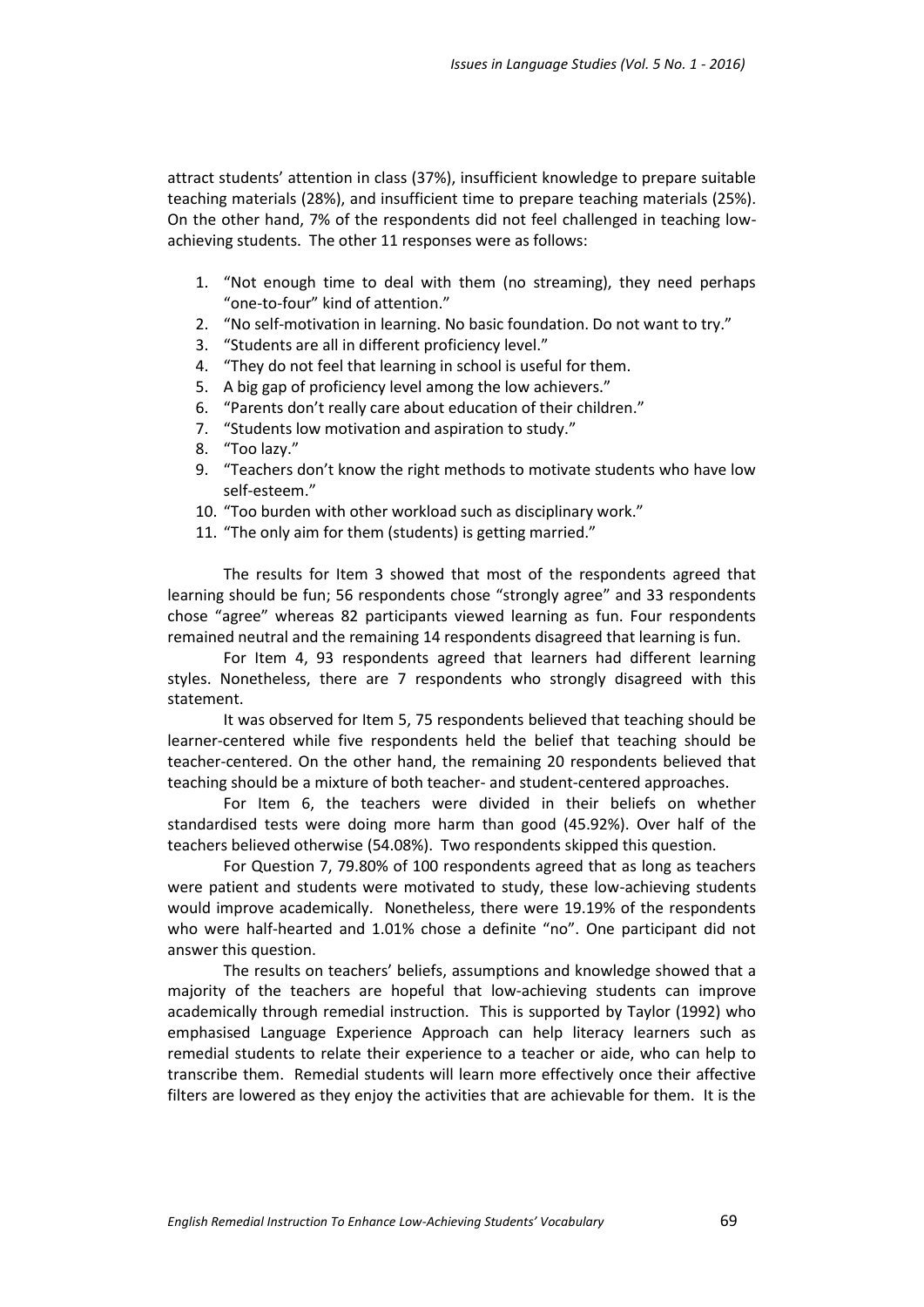sense of achievement in the students that will indirectly motivate teachers to prepare more task-based and learner-centered activities.

From the results obtained from the online surveys with teachers, it is possible to deduce that low-achieving students are equally important and should be not sidelined by teachers. Teachers play an important role in exploring various effective methodologies in engaging this group of learners in the classroom. Many teachers, especially the new and young teachers find teaching remedial students a great challenge and frustrating as they lack the patience and experience in teaching low-achieving students. This could be supported by Gardner's (2011) Multiple Intelligences theory in which every individual has their strength in different areas. As long as teachers can identify their students' strength, they can prepare lessons or activities which are engaging and effective for the low-achieving students. Van Uden, Ritzen and Pieters (2013) stated that student engagement is an important condition for positive outcomes at school. Van Uden et al's survey in Netherlands showed that teachers who rated themselves higher on self-efficacy, interpersonal teacher behavior and importance of pedagogical and didactic competence perceived their students as more engaged in learning.





*Figure 1*. Comparison between students who passed the pre-test and post-test for the control and experimental group

The passing marks were set at 50%. Based on Figure 1, there are more improvements in the post-tests as compared to their pre-tests for both control and experimental groups. One candidate passed in the pre-test for control group while there are three passes for the experimental group. In the post-test for the control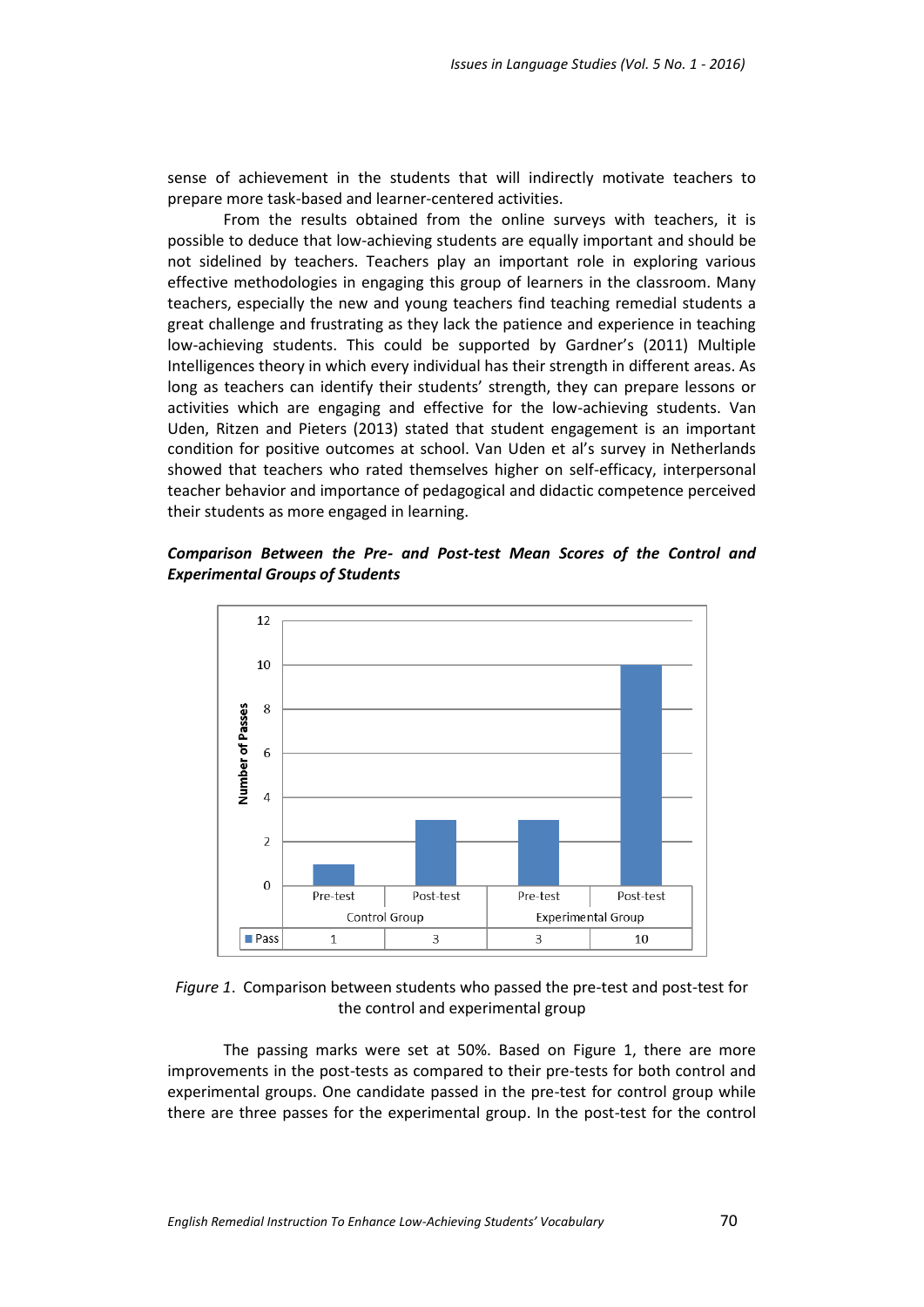group, three students from the control group passed but 10 from the experimental group passed. This shows that the treatment of remedial instruction is effective for the experimental group.

The findings of this study are compatible with the theoretical assumptions of cognitive language learning and the role of Task Based Language Learning in Second Language Acquisition (Saville-Troike, 2012). After analysing the 8-weeks remedial instruction vocabulary pre-test and post-test results, it is clear that the treatment performed better than the control group. The remedial instruction activities were engaging as every student in the class were involved in all the activities carried out. Students in the treatment group had to concentrate throughout the course as they could be randomly chosen by the teacher to answer questions. Furthermore, they would not want to disappoint their team members as group competitions encouraged positive competitions. In addition, the style of teaching based on RI encouraged the students to ask questions when they encountered difficulties or doubts in understanding the new vocabulary.

As stated in the research of Butler (2011), students learned most effectively when they were taught in a communicative setting. The improvement in the statistical results showed that remedial instruction, which was especially tailored for these remedial students, worked successfully for them as they felt a sense of achievement when they were able to complete a simple task which was within their capability. Hands-on activities were proven to be engaging as these weak learners had short attention span. Continual exposure which tapped their other multiple intelligences, such as kinesthetic intelligences, interpersonally intelligences and spatial-visual intelligences successfully attracted their interest in learning English. These arguments could be supported by Tomlinson (2011) and Gardner (2011) whose theories yielded positive results in incorporating task-based approach and tapping to students' multiple intelligences to enhance students' learning process. As emphasized in Krashen's (1989) Affective Filter hypothesis, when students' affective filters are lowered, learning takes place more easily.

#### *Experimental Group's Feedback on the Use of Remedial Instruction*

The survey results in Table 2 indicated that students showed positive responses with regards to the use of remedial instruction to enhance their vocabulary competence.

Based on Table 2, the activities that students liked in descending order of preference are games (86.7%), acting and hands-on activities (80%), pictures labelling (73.4%), alphabets-stringing (66.7%), flash cards (63.3%), word-listing (60%) and songs (46.7%). The students did not like learning words using newspaper articles (40.1%). Finally, since the class has a weak command of vocabulary and presumably also grammar, only 36.7% admitted that they could construct meaningful sentences. Thus, teachers can adopt the effective remedial instruction activities such as bingo and paper-scissor-stone games for their students as games and hands-on activities are perceived as more effective by the students.

Based on these results, it can be concluded that the low-achieving students learnt best when their affective filters were lowered. Without fear but eagerness in attempting more remedial instruction activities, these participants had overcome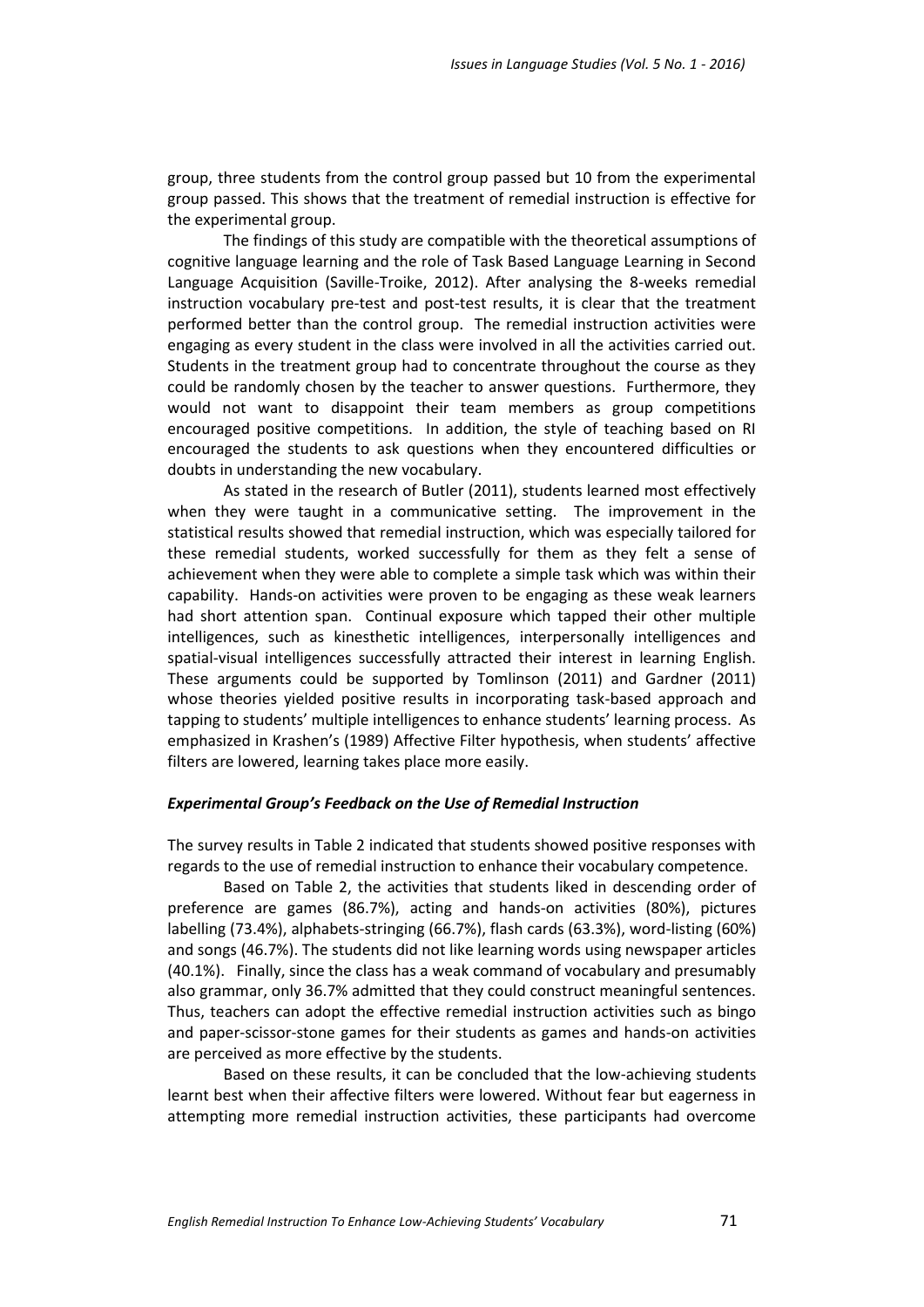their ESL barrier and lowered their guard to allow learning to take place. Therefore, the data collected from the participants' feedback supported (1989) Affective Filter theory.

#### Table 2

*Experimental group's feedback on the use of remedial instruction*

|                |                                             | $\mathbf{1}$             | $\overline{2}$ | 3       | 4                                  | 5                           |
|----------------|---------------------------------------------|--------------------------|----------------|---------|------------------------------------|-----------------------------|
|                | <b>SCALE</b>                                | <b>Strongly</b><br>agree | agree          | neutral | disagree                           | <b>Strongly</b><br>disagree |
|                |                                             |                          |                |         |                                    |                             |
|                | <b>ITEMS</b>                                |                          |                |         | <b>Percentages of Students (%)</b> |                             |
| $\mathbf{1}$   | I learn new words                           |                          |                |         |                                    |                             |
|                | through pictures<br>labeling.               | 26.7                     | 46.7           | 16.7    | 6.6                                | 3.3                         |
| $\overline{2}$ | I learn new words<br>through songs.         | 26.7                     | 20.0           | 40.0    | 6.7                                | 6.7                         |
| 3              | I enjoy learning new                        |                          |                |         |                                    |                             |
|                | words by acting them<br>out.                | 33.3                     | 46.7           | 6.7     | 10.0                               | 3.3                         |
| 4              | I enjoy learning new<br>words through flash | 26.6                     | 36.7           | 30.0    | 6.7                                | 0                           |
|                | cards.                                      |                          |                |         |                                    |                             |
| 5              | I remember the new                          |                          |                |         |                                    |                             |
|                | words through                               | 13.3                     | 26.8           | 13.3    | 43.3                               | 3.3                         |
|                | newspaper articles.                         |                          |                |         |                                    |                             |
| 6              | I remember the new<br>words through hands-  | 33.3                     | 46.7           | 3.3     | 6.7                                | 10.0                        |
|                | on activities.                              |                          |                |         |                                    |                             |
| 7              | I can list the new words                    |                          |                |         |                                    |                             |
|                | with other words that                       | 16.7                     | 43.3           | 23.3    | 10.0                               | 6.7                         |
|                | are related to them.                        |                          |                |         |                                    |                             |
| 8              | I can form new words                        |                          |                |         |                                    |                             |
|                | from a string of<br>alphabets.              | 20.0                     | 46.7           | 23.3    | 6.7                                | 3.3                         |
| 9              | I can use new words to                      |                          |                |         |                                    |                             |
|                | form meaningful                             | 6.7                      | 30.0           | 43.3    | 16.7                               | 3.3                         |
|                | sentences.                                  |                          |                |         |                                    |                             |
| 10             | I find learning new                         |                          |                |         |                                    |                             |
|                | words fun and engaging                      | 73.4                     | 13.3           | 10.0    | 0                                  | 3.3                         |
|                | through using games.                        |                          |                |         |                                    |                             |

Constructing meaningful sentences and reading newspaper articles were least favored by the participants because those tasks were deemed more daunting as compared to fun-filled tasks like singing songs and playing games. This argument was supported by Tomlinson (2011) who highlighted the advantages of task-based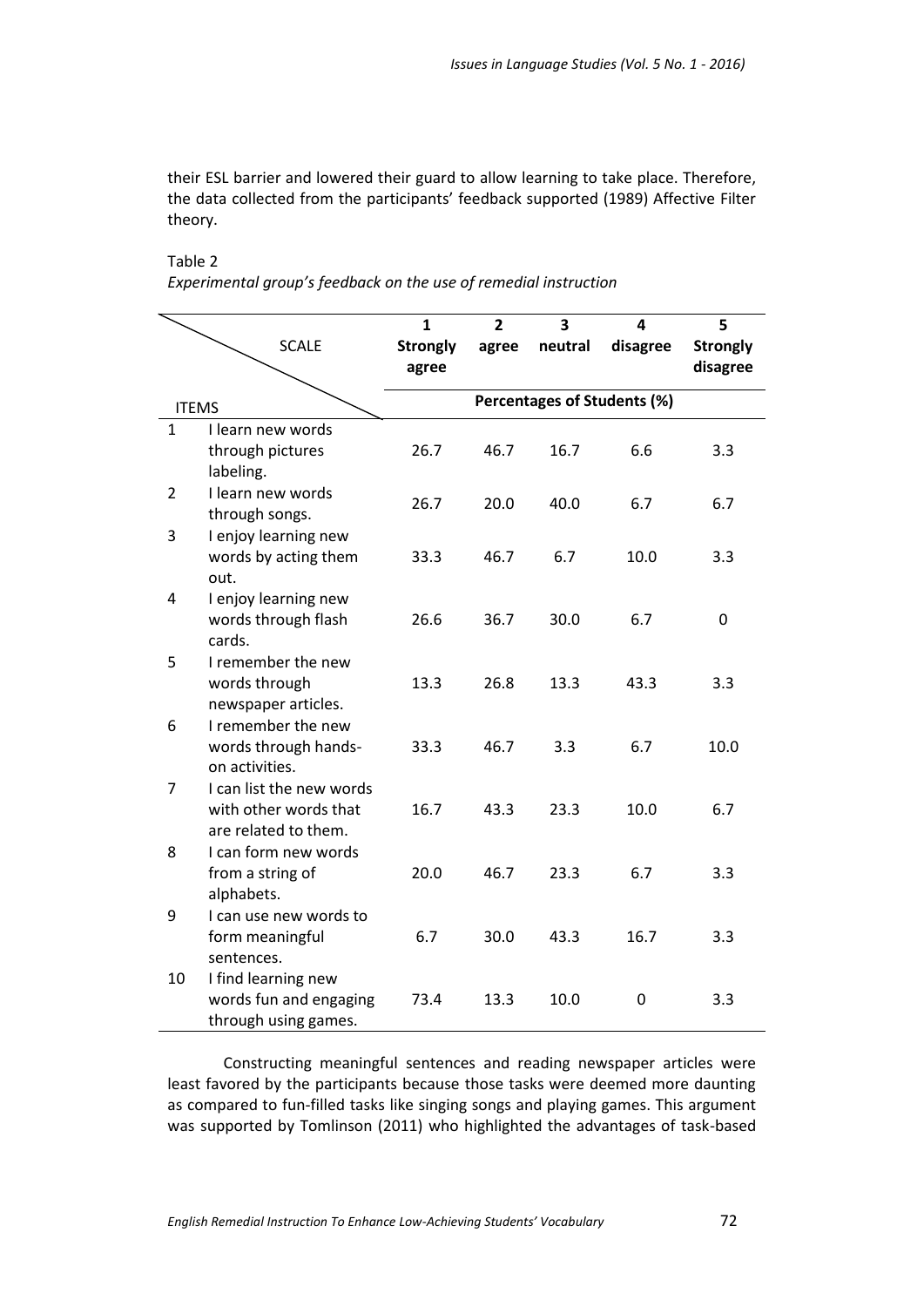approach in allowing learners to experience the language in ways used in the "real world" outside the classroom. As for acting out which was a form of Total Physical Response, Bowen (2013) stated that it is a teaching approach which is based, first and foremost, on listening and is linked to physical actions which are designed to reinforce comprehension of particular basic items. Therefore, when the lowachieving students could achieve the Task-Based Approach and Total Physical Response activities, they felt a sense of achievement and this eventually led them to lower down their affective filters. As proven by researchers on vocabulary learning by EFL secondary school learners, games are advantageous and effective in learning vocabulary (Aslanabadi, 2013). Thus, vocabulary games promote real world context into the ESL classroom, and this enhance the low-achieving students' vocabulary in a flexible and communicative way.

From the findings in the participants' feedback regarding the remedial instruction course, it could be inferred that there are some potential weaknesses inherent in it. Firstly, from a practical point of view, it is highly unlikely that even the most skilled and inventive teacher could sustain having lessons involving instructions, physical responses and outdoor experiences for more than a few lessons before the activity becomes repetitious for the learners, although the use of games could provide a range of contexts for practicing a wider range of lexis. Secondly, it is fairly difficult to manage the class once they are outside of the classroom, so the language input is basically restricted to those who stick close to the teacher. Thirdly, the relevance of some of the language used in remedial instruction activities to real-world learner needs is questionable. Finally, moving from remedial instruction games such as "Rock-Paper-Scissor" might be workable in a small group of remedial learners but it would appear to be problematic when applied to a class of 30 students, for example.

In defense of the remedial instruction course, however, it should be emphasised that it was never intended by Malaysia Ministry of Education that remedial instructions should extend beyond remedial students. In addition, a course designed around remedial instruction principles would not be expected to follow this remedial instruction course exclusively, and the researcher herself suggested that remedial instruction should be used in association with other methods and techniques. Short RI activities, used judiciously and integrated with other activities can be both motivating and linguistically purposeful. Careful choice of useful and communicative language at beginner level can make remedial instruction activities entirely valid. In terms of the theoretical basis for the approach, the idea of utilising the most effective activity that works for these remedial students resembles elements of Krashen's (1989) Natural Approach. Many learners respond well to kinesthetic activities and they can genuinely serve as a memory aid (Bowen, 2013). A lot of classroom warmers and games are based, consciously or unconsciously, on Task-Based Approach, Total Physical Response, and Language Experience Approach.

Based on the findings from students' responses on the questionnaire, it was found that a considerable number of participants felt more motivated because they experienced a greater sense of achievement and confidence during their English lessons. Learner autonomy is best identified in students in their heightened confidence and active classroom participation. This finding was not reflected only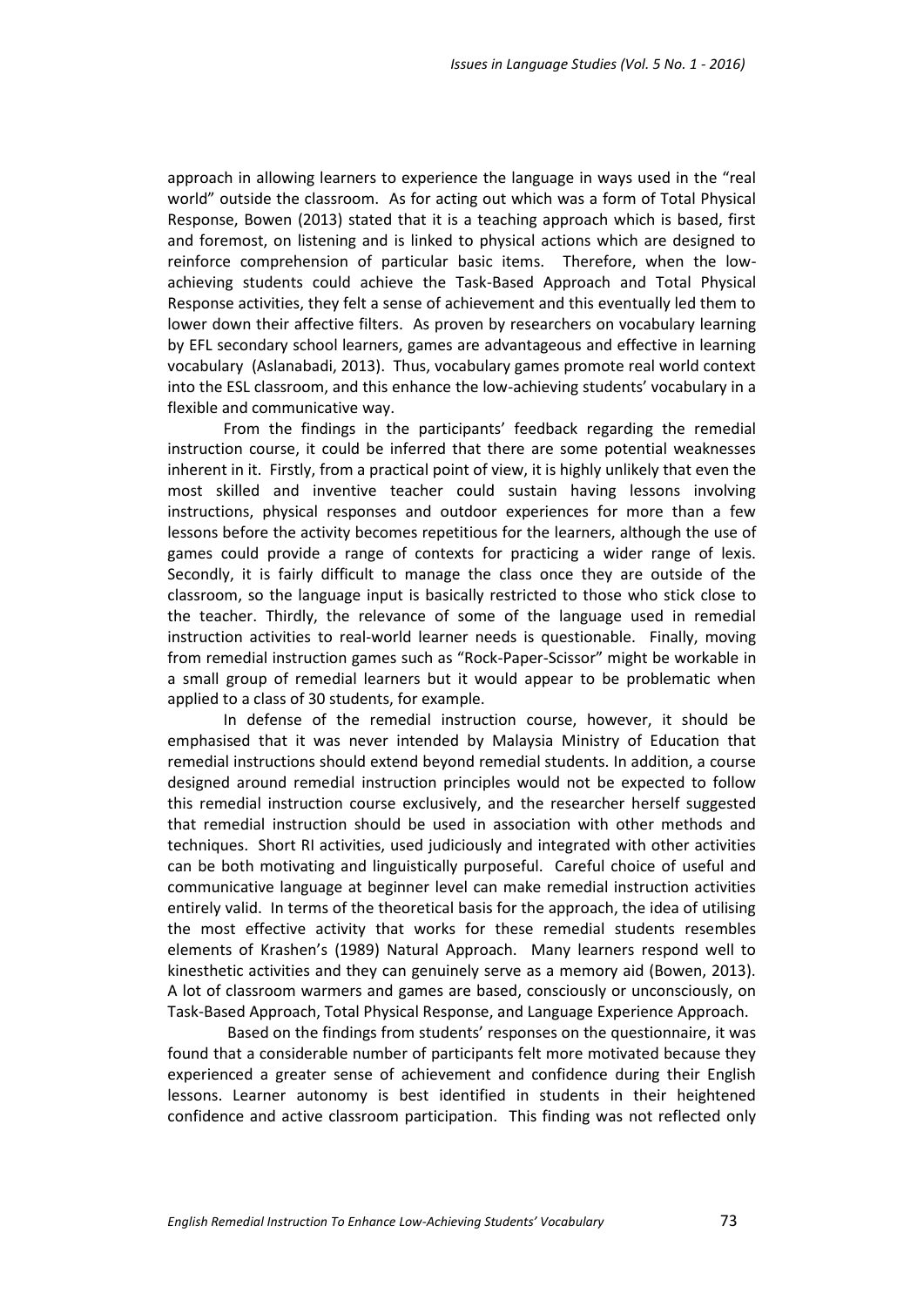through the questionnaire but also through their improved results, and it is found to be consistent with Holec (1981) and Smith (1995) who place learners in the centre of their learning, which is enhanced by the English remedial instruction. Past research (Leake & Lesik, 2007) holds that learners today highly appreciate task-based activities, and this remedial instruction in general increases student-centeredness, motivation, confidence and vocabulary enhancement.

#### **Conclusion**

In Malaysia, Professional Learning Community is actively carried out throughout the schools in Malaysia, with remedial instruction being a small yet significant program which caters especially to low-achieving students. With the mounting pressures for teachers to increase the school's overall academic performance, the remedial instruction course has emerged as an effective tool especially for rural schools where English is seen as a foreign language. The present study showed that remedial instruction improved the low-achieving students' vocabulary competency during the 8-week study. Future research can conduct remedial instruction over a longer period of time to study its effects.

Insights gained through this study will provide educational leaders with quantitative data regarding educators' beliefs, assumptions and knowledge of educators and the results of the pre-test and post-test can assist in providing a quantitative view of the importance of implementing this course to more schools, which, ultimately, influences students' learning outcomes. Furthermore, these results may change the manner in which changes are implemented at the district and state levels.

The results of this research have implications for those at the federal government, state and district levels who are looking at the remedial instruction model as one to be adopted. Adopting one course over another might not be the proper way for schools to continue to grow with the challenges presented to educators to ensure the success and preparation of our remedial students. It is suggested that individuals at the state and district levels utilise theory and datadriven research results before advocating for one individual approach. Schools are continually faced with increased accountability as seen within high-stakes testing, as well as the push for increased academic performance. To accomplish these extremely difficult tasks, schools which consist of remedial students need to be provided with the proper tools and an effective program that will efficiently meet these needs. The findings from this study could prove beneficial in developing talking points that will allow policy makers to understand how to present trainings, workshops, as well as to search for opportunities to combine data-proven programs to create one that truly engages learners' interest and motivation which in the long run, will promote autonomous learners among these remedial groups.

#### **References**

Allen, V.R. (1970) Updating the Language Experience Approach. Retrieved from http://files.eric.ed.gov/fulltext/ED040831.pdf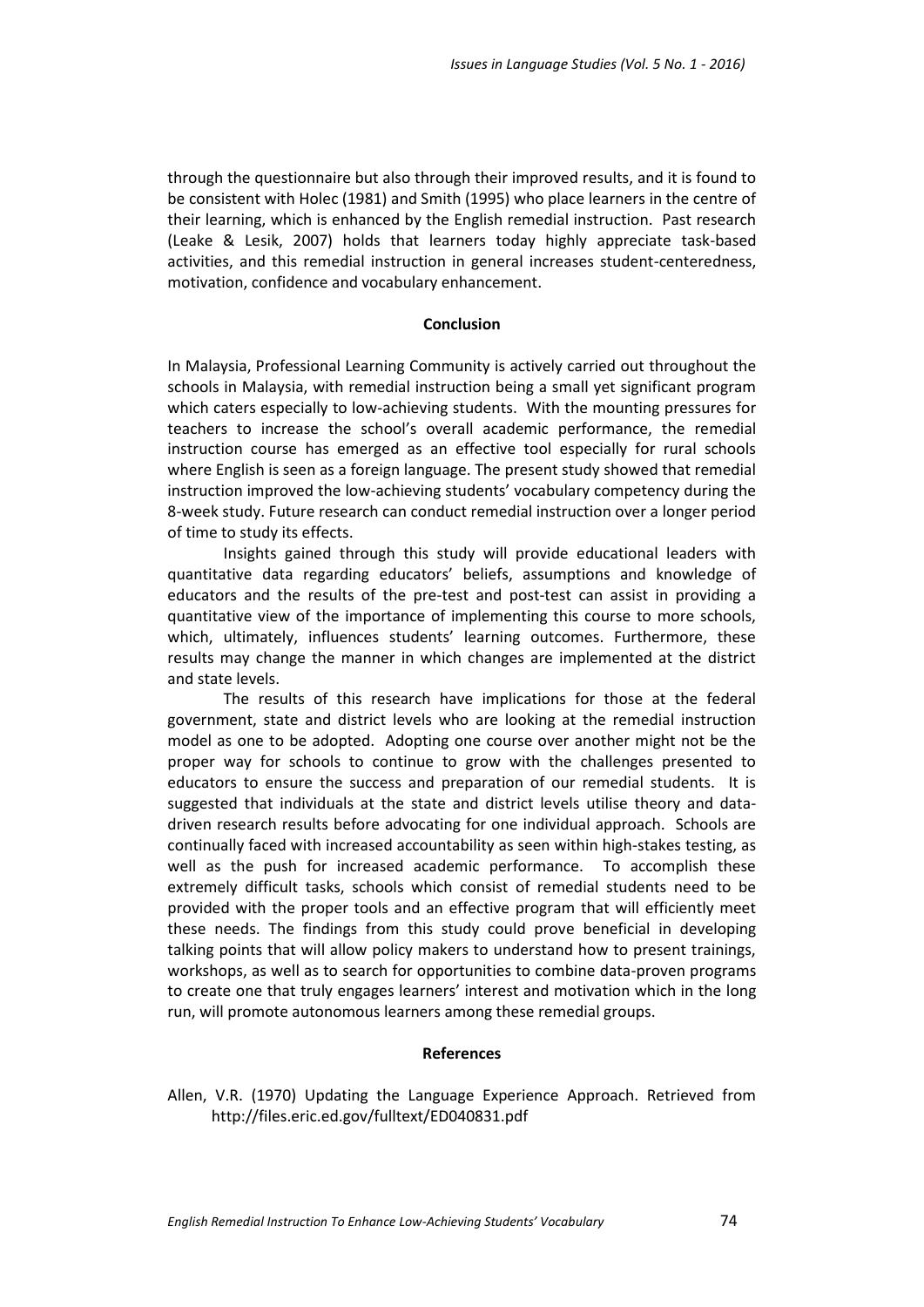- Asher, J. J. (1969). The Total Physical Response Approach to second language learning. *The Modern Language Journal*, *53*(1), 3-17.
- Aslanabadi, H., & Rasouli, G. (2013). The effect of games on improvement of Iranian EFL vocabulary knowledge in kindergartens. *International Review of Social Sciences and Humanities*, *6*(1), 186-195.
- Bowen, T. (2013). *Teaching approaches*: *Total physical response*. Retrieved from http://www.onestopenglish.com
- Butler, Y. G. (2011). The implementation of communicative and task-based language teaching in the Asia-Pacific region. *Annual Review of Applied Linguistics*, *31*, 36-57.
- Ellis, R. (2004). The methodology of task-based teaching. *Educational Foreign Language Research, 79.*
- Gardner, H. (2011). *Frames of mind: The theory of multiple intelligences* (3rd ed.). New York, NY: Basic Books.
- Holec, H. (1981). *Autonomy and Foreign Language Learning.* Oxford: Pergamon.
- Ibrahim, N. A., & Mat Saman, N. (2010). *A study of the cognitive reading strategies employed by ESL readers.* Unpublished article, Faculty of Education, Universiti Teknologi Malaysia.
- Leake, M., & Lesik, S. A. (2007). Do remedial English programs impact first-year success in college? An illustration of the regression-discontinuity design. *International Journal of Research & Method in Education, 30*(1), 89–99.
- McKay, S.L. (2009). *Teaching English as an international language: rethinking goals and approaches.* Oxford: Oxford University *Press.*
- Ministry of Education (2012). *Malaysia Education Blueprint 2013-2025 (Preliminary Report)*. Retrieved from Ministry of Education website: http://www.moe.gov.my/userfiles/file/PPP/Preliminary-Blueprint-Eng.pdf
- Rozana, S. (2015). *Room for improvement*. Retrieved from http://www.nst.com.my/news/2015/12/116794/room-improvement
- Richards, W. (2015). *Remedial Instruction Program*. Georgia's School Superintendent.
- Saville-Troike, M. (2012). *Introducing second language acquisition.* Cambridge: Cambridge University Press.
- Smith, L. (1995). English in Education. *English in Education, 29*(2), 1-57.
- Taylor, M. (1992). The Language Experience Approach and adult learners. *Center for Applied Linguistics.* Retrieved from http://www.cal.org/caela/esl\_resources/digests/LEA.html
- Thornbury, S. (2004). *How to teach vocabulary.* Essex: Pearson Education Limited.
- Tomlinson, B. (2006). *Materials development in language teaching.* Cambridge: Cambridge University Press.
- Van Uden, J. M., Ritzen, H., & Pieters, J. M. (2013). I think I can engage my students. Teachers' perceptions of student engagement and their beliefs about being a teacher. *Teaching and Teacher Education*, *32*, 43-54. doi: 10.1016/j.tate.2013.01.004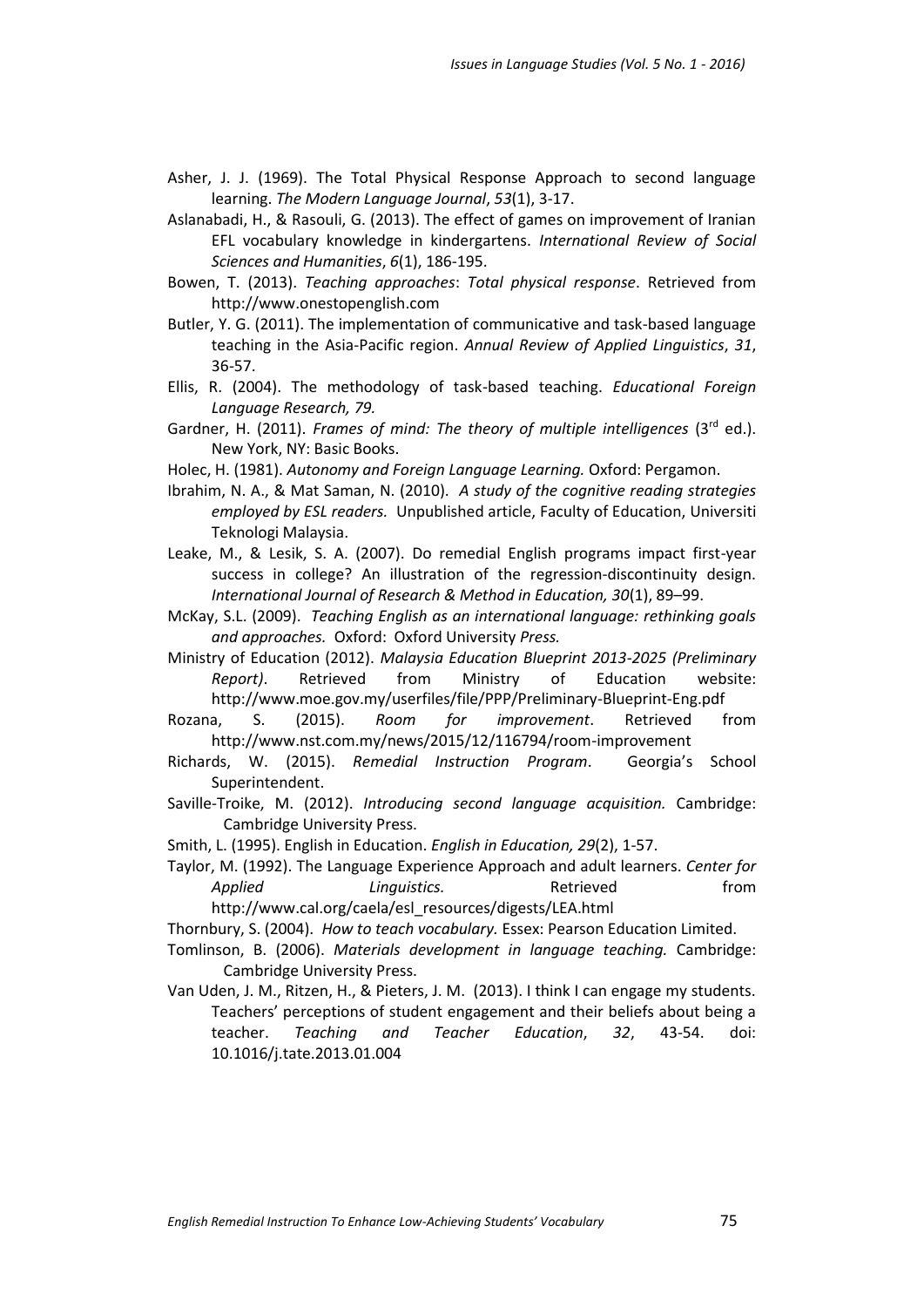#### **APPENDIX A**

#### **Survey Questionnaire**

Malaysian Teacher's Belief Towards Teaching Low-Achieving Students

#### 1. Gender

- ◯ Female
- ◯ Male

#### 2. Teaching location

- O Urban school in East Malaysia
- Rural school in East Malaysia
- O Urban school in West Malaysia
- Rural school in West Malaysia
- O Other (please specify)

#### 3. Years of teaching

- Less than 3 years
- 3 10 years
- ◯ 11 20 years
- 21 years and above

#### 4. I feel that teaching low-achieving students is

- C Enjoyable
- Challenging
- No particular feelings
- O Other (please specify)

#### 5. Select the challenges faced in teaching low-achieving students:

|  |  |  | Students are not interested in learning |  |  |
|--|--|--|-----------------------------------------|--|--|
|--|--|--|-----------------------------------------|--|--|

- Students do not understand what I taught
- Insufficient time to prepare teaching materials
- Insufficient knowledge to prepare suitable teaching materials
- Insufficient experience to attract students' attention in class
- I am not challenged in teaching low-achieving students
- Other (please specify)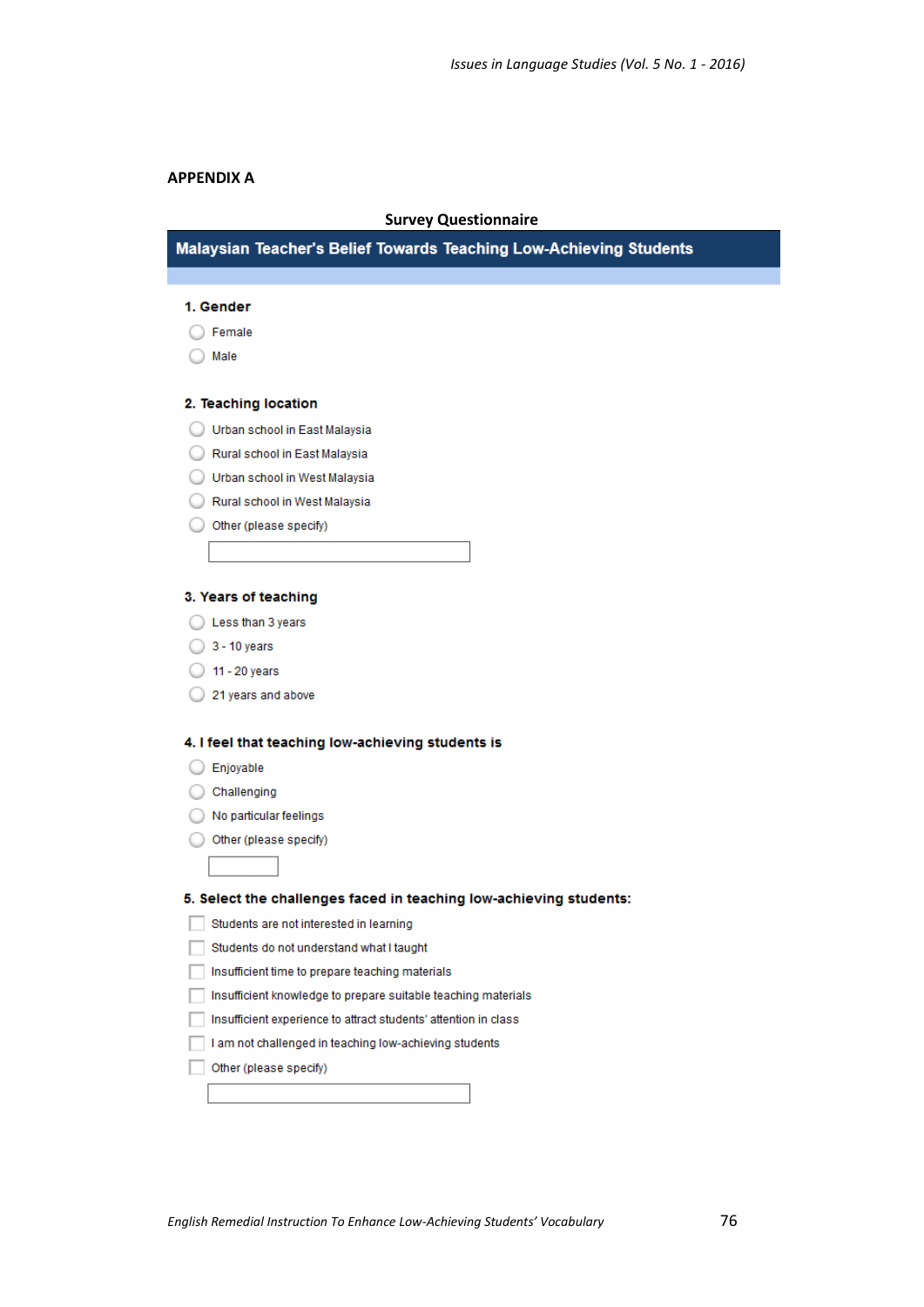| 6. I believe that learning should be fun. |          |                                                                                    |       |                       |  |  |
|-------------------------------------------|----------|------------------------------------------------------------------------------------|-------|-----------------------|--|--|
| <b>Strongly Disagree</b>                  | Disagree | Neither Disagree Nor Agree                                                         | Agree | <b>Strongly Agree</b> |  |  |
|                                           |          |                                                                                    |       |                       |  |  |
|                                           |          |                                                                                    |       |                       |  |  |
|                                           |          | 7. I believe that learners have different learning styles.                         |       |                       |  |  |
| <b>Strongly Disagree</b>                  | Disagree | Neither Disagree Nor Agree                                                         | Agree | <b>Strongly Agree</b> |  |  |
|                                           |          |                                                                                    |       |                       |  |  |
|                                           |          |                                                                                    |       |                       |  |  |
| 8. I believe that teaching should be      |          |                                                                                    |       |                       |  |  |
| teacher-centered                          |          |                                                                                    |       |                       |  |  |
| learner-centered                          |          |                                                                                    |       |                       |  |  |
| Other (please specify)                    |          |                                                                                    |       |                       |  |  |
|                                           |          |                                                                                    |       |                       |  |  |
|                                           |          |                                                                                    |       |                       |  |  |
| 9. I believe that standardized tests are  |          |                                                                                    |       |                       |  |  |
| doing more harm than good                 |          |                                                                                    |       |                       |  |  |
| doing more good than harm                 |          |                                                                                    |       |                       |  |  |
|                                           |          |                                                                                    |       |                       |  |  |
|                                           |          | 10. I believe that as long as teachers are patient and these student are motivated |       |                       |  |  |
|                                           |          | to study, these low-achieving students will improve academically.                  |       |                       |  |  |
| Yes                                       |          |                                                                                    |       |                       |  |  |
| Maybe                                     |          |                                                                                    |       |                       |  |  |
| No                                        |          |                                                                                    |       |                       |  |  |
|                                           |          | Done                                                                               |       |                       |  |  |

Powered by **SurveyMonkey** Check out our sample surveys and create your own now!

# **Link to the survey:**

https://www.surveymonkey.com/create/survey/preview?sm=t0IcP7LLZR9yMajF2Yzi 59fYs8mbgI7P7OVNQzMJuDPTcQyHmBrTfs\_2BwstKqnwlOk8wB9vFnG1QZ5w0u6xCu Iw\_3D\_3D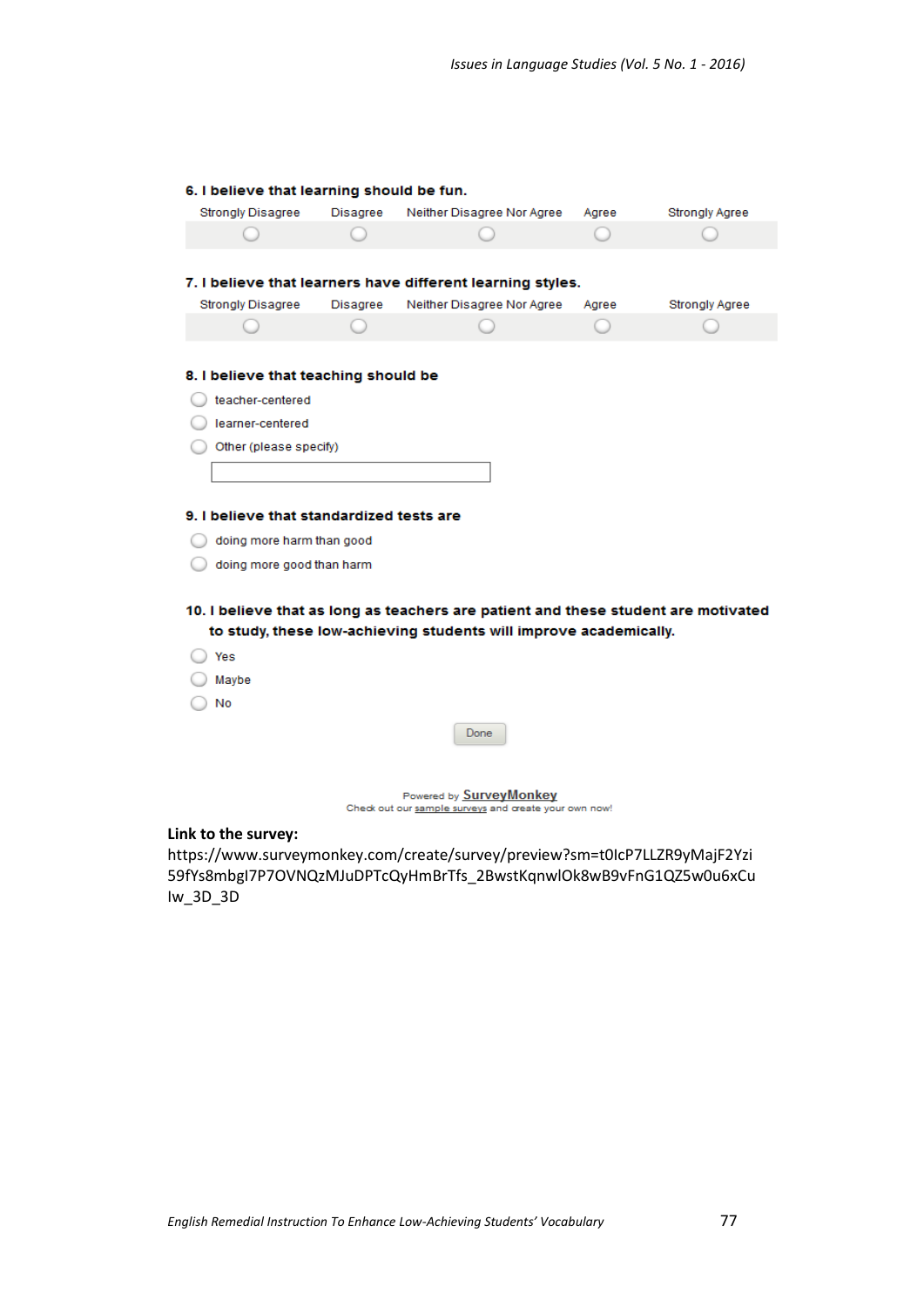#### **APPENDIX B**

# **English Remedial Instructions Course Outline**

The aim of this English remedial instructions course is to enhance low-achieving students' vocabulary. The theories that lie behind this course are Task Based Approach, Total Physical Response and Language Experience Approach. The timetable, topics and objectives for the course are stated as shown below.

| <b>Activities</b> | <b>Task-based</b>      | <b>Physical</b><br><b>Total</b> | Language                 |
|-------------------|------------------------|---------------------------------|--------------------------|
|                   | Approach               | Response                        | <b>Experience</b>        |
| Week and time     |                        |                                 | Approach                 |
| Week 1            | Label Things in the    | Rock-Paper-Scissor              | Out in the Sun           |
|                   | Classroom              | (High<br>Frequency              |                          |
|                   |                        | Words                           |                          |
| Week <sub>2</sub> | Newspaper Hunt         | <b>Bingo</b>                    | Language Learning        |
|                   | (Common Nouns)         | (Synonyms)                      | Diary                    |
|                   |                        |                                 | (Computer                |
|                   |                        |                                 | laboratory)              |
| Week 3            | Newspaper Hunt         | <b>Simon Says</b>               | See-Draw-Write           |
|                   | (Proper Nouns)         | (Instructions)                  | (Garden)                 |
| Week 4            | <b>Picture Collage</b> | Describe Me!                    | Language Learning        |
|                   | (Related words)        | (Adjectives)                    | Diary                    |
|                   |                        |                                 | (Library)                |
| Week 5            | <b>Action Words</b>    | Sing Along                      | <b>Decorating Stones</b> |
|                   | (Pictures)             | (When I was Your                | (Suffixes<br>and         |
|                   |                        | Man)                            | Prefixes)                |
| Week 6            | Newspaper Hunt         | <b>Running Dictation</b>        | Language Learning        |
|                   | (Verbs)                | (Synonyms)                      | Diary                    |
|                   |                        |                                 | (Synonyms)               |
| Week 7            | Bingo                  | Rock-Paper-Scissor              | Out in the Sun           |
|                   | (Adjectives)           | (High<br>Frequency              | (Making                  |
|                   |                        | Words)                          | sentences)               |
| Week 8            | <b>Vocabulary Box</b>  | Sing Along                      | Language Learning        |
|                   | (Revising)             | (Just Give<br>Me a              | Diary                    |
|                   |                        | Reason)                         | (Summing up)             |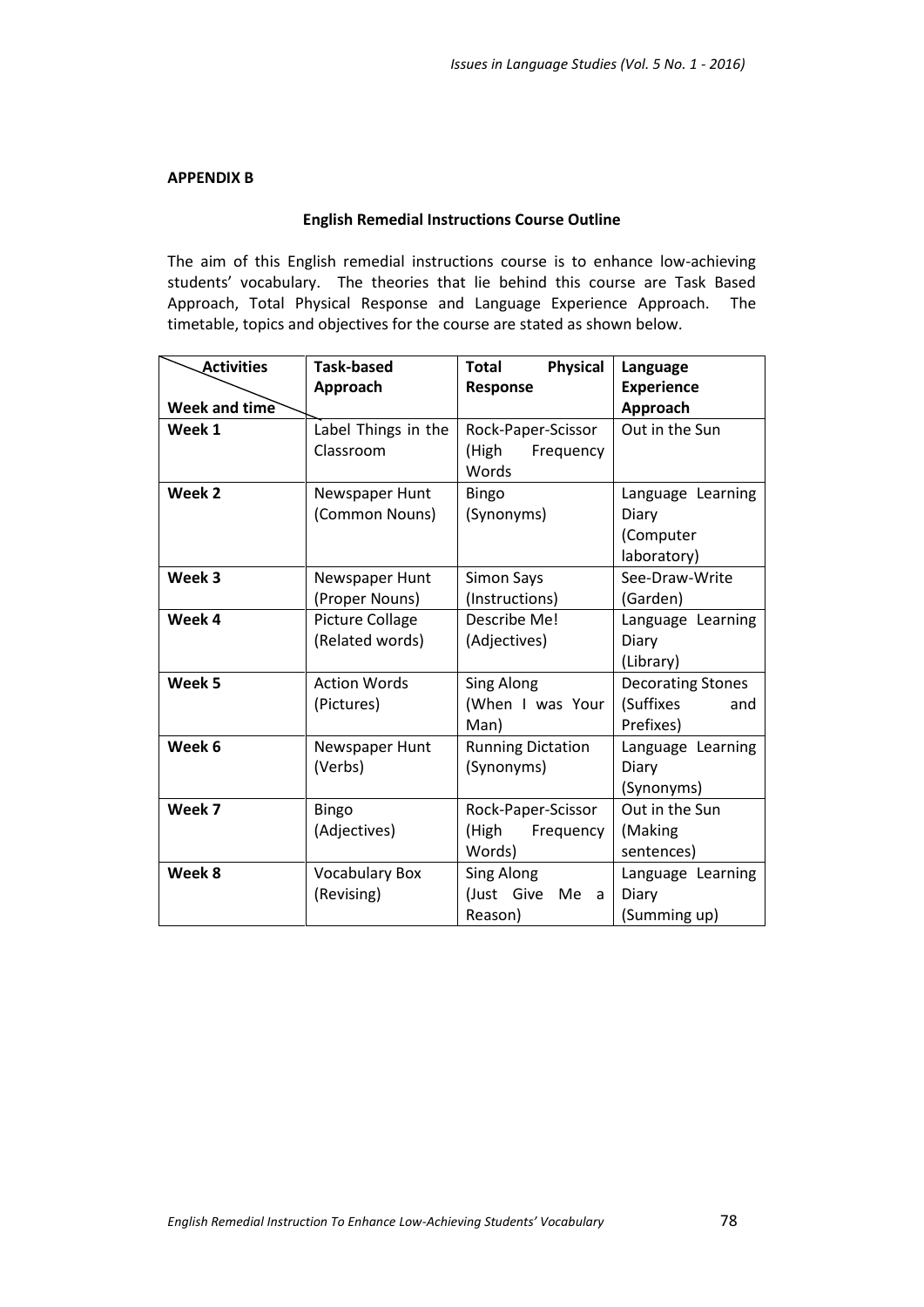#### **APPENDIX C**

#### **RI Pre-Post Test on Vocabulary Skills**

#### **A Sample of the Pre-Post Test on Vocabulary Skills**

#### **Instructions:**

*This is a pre-post test on vocabulary skills. It was designed to assess your ability to use some vocabulary skills. It consists of five parts. The maximum score on the test is 100. The time allotted for answering the test questions is one hour.*

*Note: The vocabulary used here are the commonly used in Form 3 English textbook.*

**Name: \_\_\_\_\_\_\_\_\_\_\_\_\_\_\_\_\_\_\_\_\_\_\_\_\_\_\_\_\_ Score: \_\_\_\_\_\_\_**

# **Task 1 (20 marks) Circle the odd word in the following groups.**

|    | Example: water | soil        | rain      | sun       | despair, |
|----|----------------|-------------|-----------|-----------|----------|
| 1. | legs           | eyes        | ears      | hands     | joy      |
| 2. | lorry          | tired       | car       | aeroplane | bicycle  |
| 3. | inside         | under       | sad       | on        | in       |
| 4. | pink           | red         | blue      | cry       | black    |
| 5. | tooth          | finger      | toe       | hair      | truth    |
| 6. | laugh          | live        | smile     | joke      | amuse    |
| 7. | disappear      | appear      | missing   | lost      | vanish   |
| 8. | tomorrow       | yesterday   | fortnight | fortress  | annually |
| 9. | down           | up          | left      | right     | weary    |
|    | 10. here       | there       | under     | mountains | above    |
|    | 11. arms       | shoulders   | elbow     | ankle     | poverty  |
|    | 12. skips      | beats       | runs      | jumps     | hunger   |
|    | 13. ponder     | wonder      | think     | imagine   | follow   |
|    | 14. delicious  | scrumptious | delirious | yummy     | mouth-   |
|    |                |             |           |           | watering |
|    | 15. winter     | summer      | autumn    | children  | fall     |
|    | 16. storm      | garden      | lightning | thunder   | flood    |
|    | 17. seas       | oceans      | sky       | happiness | jungle   |
|    | 18. brown      | pink        | coffee    | purple    | red      |
|    | 19. tree       | enjoy       | flower    | leaves    | plant    |
|    | 20. love       | water       | milk      | coffee    | tea      |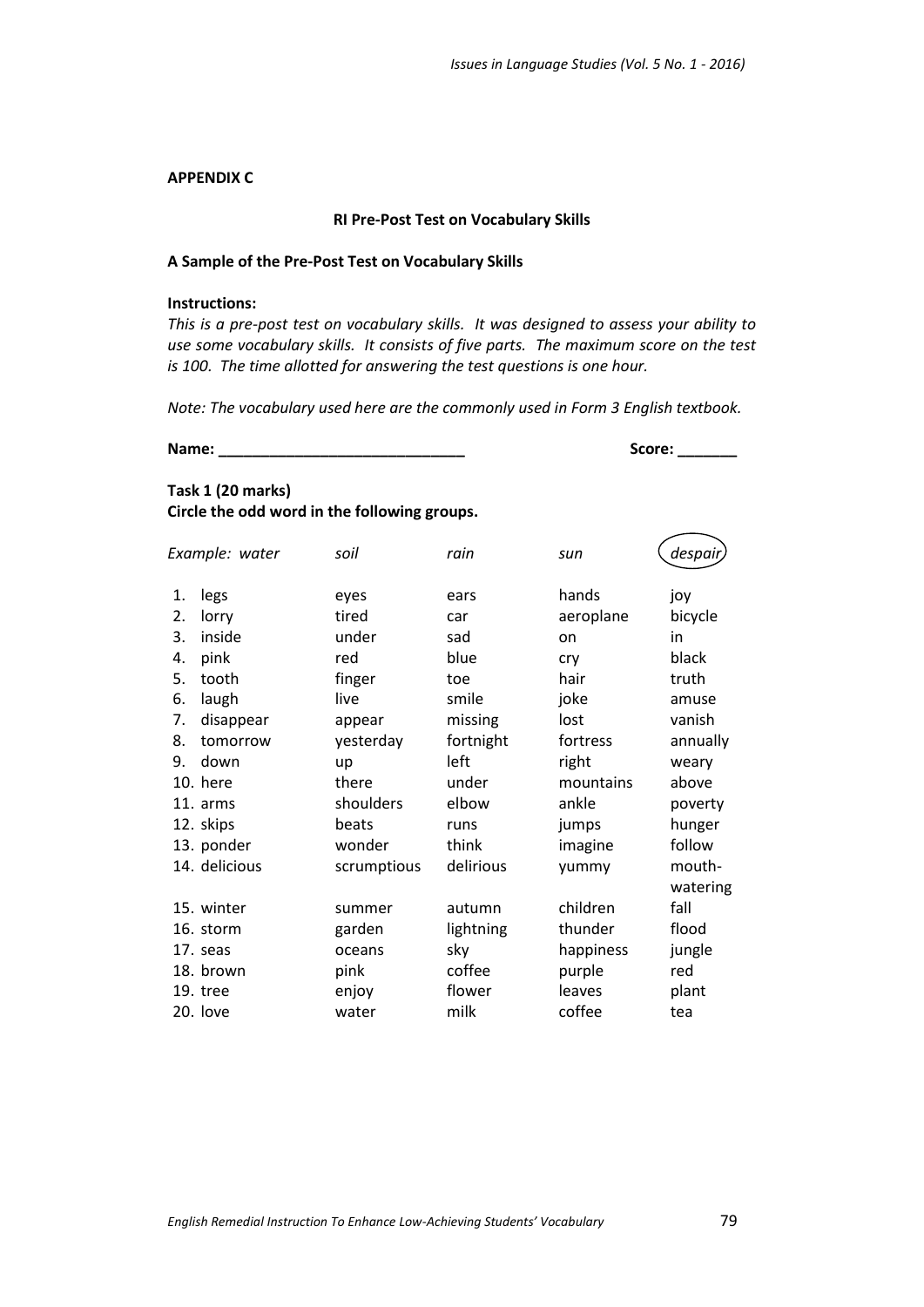# **Task 2 (20 marks) Circle the synonyms for the words below.**

| $\mathbf{1}$ . | Achieve:            | capture   | brave      | damage     | accomplish   |
|----------------|---------------------|-----------|------------|------------|--------------|
| 2.             | Bravery:            | explode   | courage    | polite     | joy          |
| 3.             | Choose:             | enough    | examine    | select     | challenge    |
| 4.             | Dangerous:          | cold      | blame      | interest   | risky        |
| 5.             | Essential:          | famous    | important  | injure     | clear        |
| 6.             | Find:               | discover  | unite      | often      | argue        |
| 7.             | Glad:               | complain  | fair       | pleased    | priceless    |
| 8.             | Harm:               | injure    | isolated   | interested | complete     |
| 9.             | Immediately: deadly |           | faithful   | instantly  | retain       |
|                | 10. Jealous:        | wise      | envious    | generous   | funny        |
|                | 11. Knowledge:      | study     | wisdom     | results    | performance  |
|                | 12. Legible:        | clear     | clever     | potential  | lawful       |
|                | 13. Mistake:        | correct   | punish     | error      | forgive      |
|                | 14. Necessary:      | essential | abandon    | discard    | throw        |
|                | 15. Often:          | never     | frequently | seldom     | occasionally |
|                | 16. Purpose:        | effect    | impact     | intention  | result       |
|                | 17. Quick:          | stop      | rapid      | halt       | odd          |
|                | 18. Rescue:         | save      | steal      | life       | alive        |
|                | 19. Sufficient:     | lack      | secure     | enough     | bare         |
|                | 20. Trust:          | lie       | cheat      | triumph    | believe      |

# **Task 3 (15 marks)**

# **Complete the following table by selecting the antonyms of each word from the list.**

| Answer           | Hungry | Mistake  |
|------------------|--------|----------|
| Appear           | Inside | Night    |
| <b>Beautiful</b> | Laugh  | Proud    |
| Children         | Love   | Troubles |
| Darkness         | Lie    | Weary    |

| Word         | Antonym | Word         | Antonym |
|--------------|---------|--------------|---------|
| Eg: protect  | harm    | 8. energetic |         |
| 1. adult     |         | 9. full      |         |
| 2. ashamed   |         | 10. hate     |         |
| 3. blessings |         | 11. light    |         |
| 4. correct   |         | 12. outside  |         |
| 5. cry       |         | 13. question |         |
| 6. day       |         | 14. truth    |         |
| 7. disappear |         | 15. ugly     |         |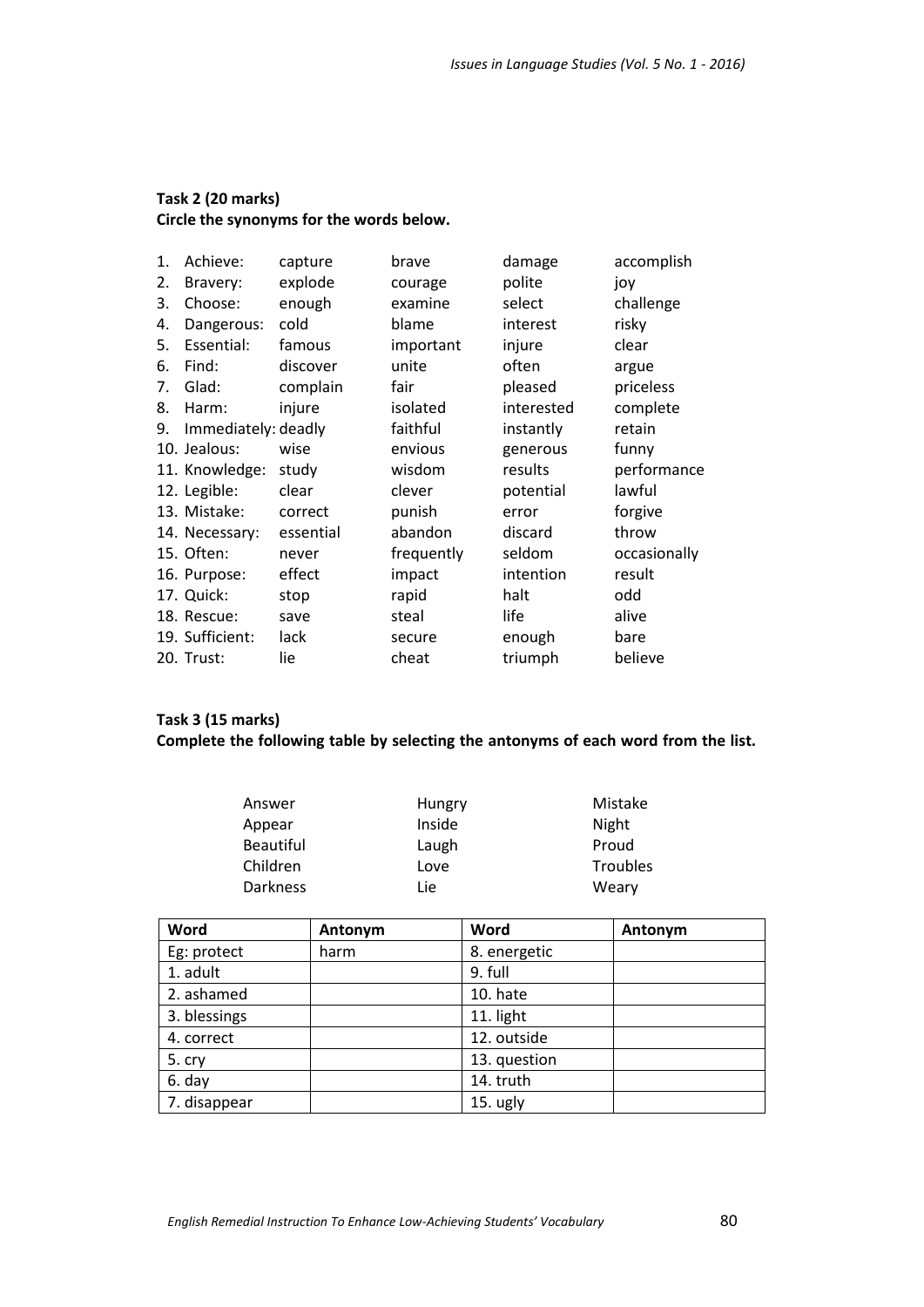**Task 4 (20 marks) Form 20 words from this word worm.**

# socialillslifechallengesdeterminationlove

*Example: people*

| ___________ |  |
|-------------|--|
| ___________ |  |
|             |  |
|             |  |
|             |  |
|             |  |

**Task 5 (5 marks) Choose 5 words from the choices below and construct meaningful sentences.**

| surprise | children | beautiful | vesterday | mountains |
|----------|----------|-----------|-----------|-----------|
| student  | generous | station   | kind      | dreams    |

*Example: surprise: She didn't give up to pursue her dreams of becoming a doctor.*

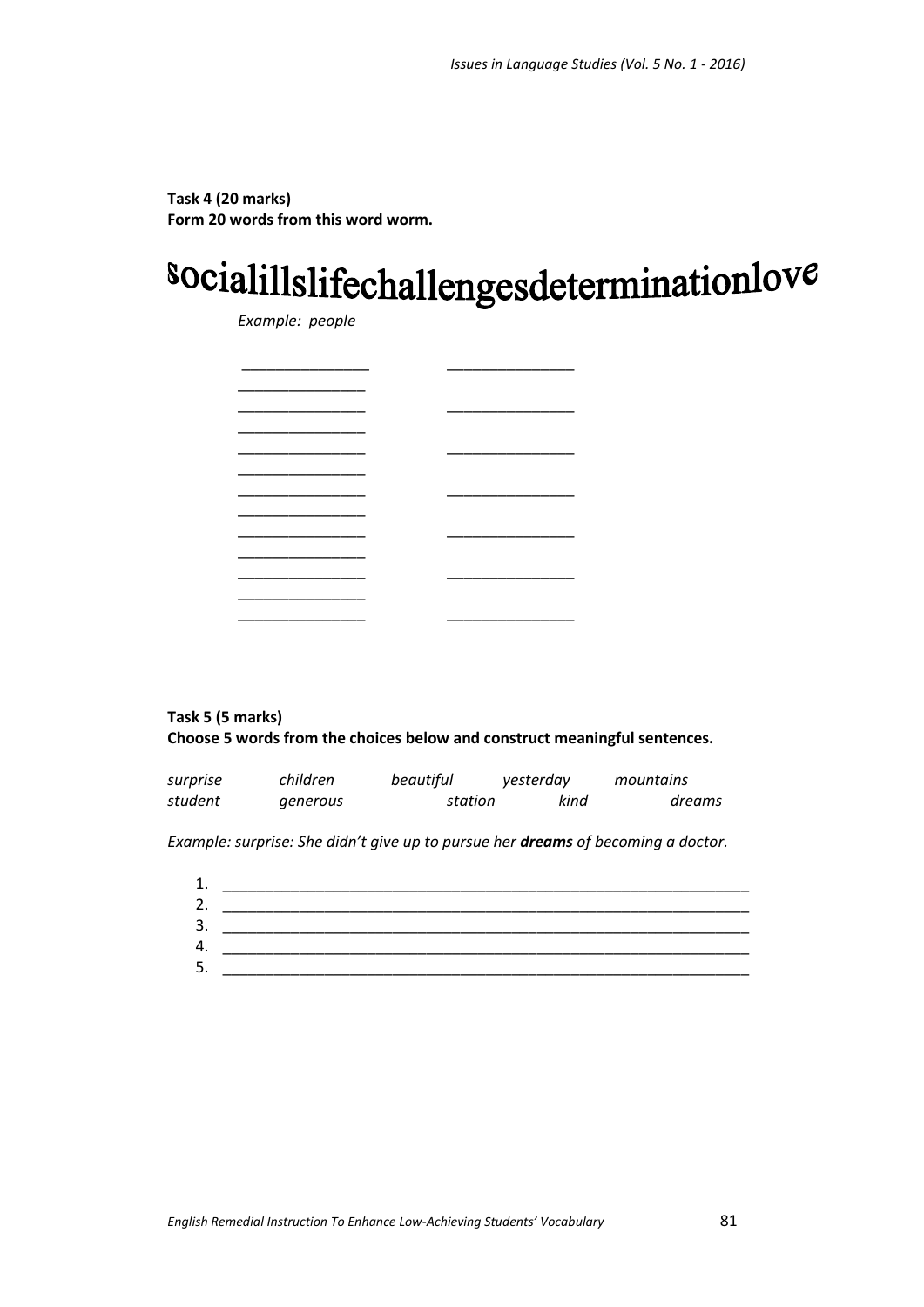## **Task 6 (20 marks)**

**Add the suitable prefix 'un-', 'non-', 'mis-' 'dis-', 'in-' 'pre-' or 'im-' and suffix ' able', '-ly', '-ness' or '-ion' to the words below to form new words.**

 **Eg: Possible : Impossible**

- 1. Agree : \_\_\_\_\_\_\_\_\_\_\_\_\_\_\_\_
- 2. Complete : \_\_\_\_\_\_\_\_\_\_\_\_\_\_
- 3. Alert : \_\_\_\_\_\_\_\_\_\_\_\_\_\_\_\_\_
- 4. Homesick : \_\_\_\_\_\_\_\_\_\_\_\_\_
- 5. Examine : \_\_\_\_\_\_\_\_\_\_\_\_\_\_
- 6. Understand : \_\_\_\_\_\_\_\_\_\_\_\_
- 7. Accidental : \_\_\_\_\_\_\_\_\_\_\_\_\_
- 8. Collect : \_\_\_\_\_\_\_\_\_\_\_\_\_\_\_\_ 9. Definite : \_\_\_\_\_\_\_\_\_\_\_\_\_\_\_
- 10. Honest : \_\_\_\_\_\_\_\_\_\_\_\_\_\_\_
- 11. Comfort : \_\_\_\_\_\_\_\_\_\_\_\_\_\_\_
- 12. Grateful : \_\_\_\_\_\_\_\_\_\_\_\_\_\_
- 13. Polite : \_\_\_\_\_\_\_\_\_\_\_\_\_\_\_\_
- 14. Historical : \_\_\_\_\_\_\_\_\_\_\_\_\_
- 15. Afford : \_\_\_\_\_\_\_\_\_\_\_\_\_\_\_\_\_
- 16. Sufficient :
- 17. Red : \_\_\_\_\_\_\_\_\_\_\_\_\_\_\_\_\_
- 18. Satisfied : \_\_\_\_\_\_\_\_\_\_\_\_\_
- 19. Like : \_\_\_\_\_\_\_\_\_\_\_\_\_\_\_\_\_\_\_
- 20. Patient : \_\_\_\_\_\_\_\_\_\_\_\_\_\_